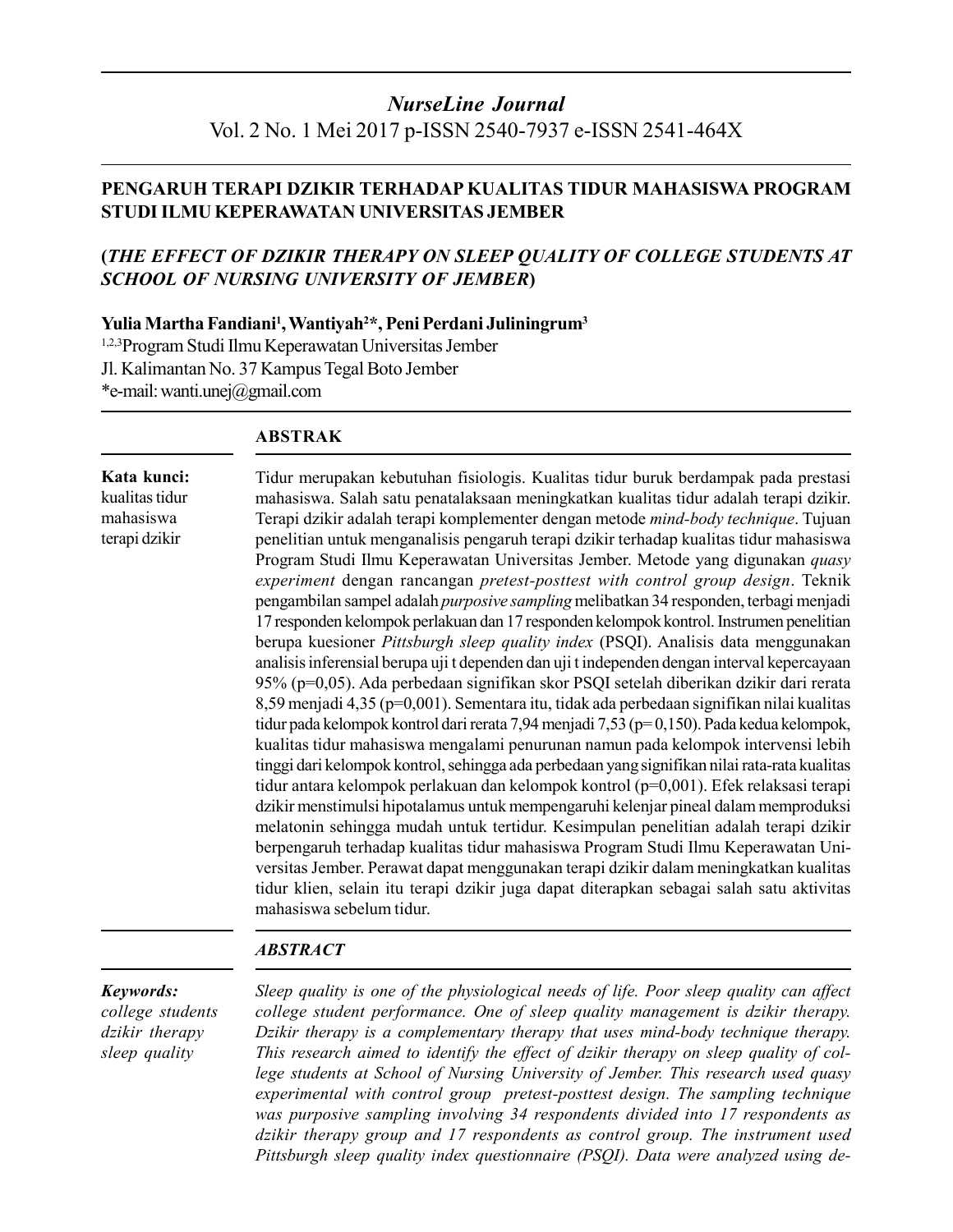pendent t-test and independent t-test with significance level of 95% ( $p=0.05$ ). The results showed that there was a significant difference of sleep quality score before and after dzikir therapy with the average decreased from 8.59 to 4.35 ( $p = 0.001$ ). Meanwhile, there was no significant difference in sleep quality score between pretest and posttest of control group with the average decreased from 7.94 to 7.53 ( $p=$  $0.150$ ). For both group, sleep quality of students decreased, but the decrease in the intervention group was higher than in control group. So, there was a significant difference of sleep quality score between intervention group and control group  $(p=0.001)$ . Relaxation effect of dzikir therapy stimulates the hypothalamus to affect the pineal gland in producing melatonin which make it easy to sleep. The conclusion is there is a significant effect of dzikir therapy toward sleep quality of college students at School of Nursing University of Jember. Nurses can apply dzikir therapy to increase sleep quality of clients, besides dzikir therapy can also be a part of activity for college students before sleeping.

#### **PENDAHULUAN**

Tidur merupakan salah satu kebutuhan fisiologis yang berpengaruh terhadap kualitas dan keseimbangan hidup (Potter & Perry, 2010). Kualitas tidur seseorang dikatakan baik apabila tidak menunjukkan berbagai tanda kekurangan tidur dan tidak mengalami masalah dalam tidurnya (Hidayat, 2006). Jadwal perkuliahan yang kompleks dan aktivitas lain dalam perkuliahan dapat berdampak pada masalah fisik seperti kelelahan sehingga dapat membuat tidur seseorang menjadi terganggu (Potter & Perry, 2010; Pitaloka dkk, 2015). Faktor-faktor tersebut membuat mahasiswa memiliki siklus tidur-bangun yang tidak seimbang. Hal ini jika dibiarkan akan berdampak pada prestasi akademik mahasiswa, sebab akan membuat konsentrasi berkurang (Hidayat, 2006; Robotham dkk, 2011).

Studi pendahuluan yang dilakukan kepada 30 mahasiswa Program Studi Ilmu Keperawatan Universitas dengan melakukan wawancara dan pengisian kusioner Pittsburgh sleep quality index (PSQI) didapatkan jumlah mahasiswa yang mengantuk pada saat jam pelajaran sebanyak 26 mahasiswa (86,7%). Rata-rata jam tidur mahasiswa diatas pukul 23.00 WIB, jumlah mahasiswa yang mengkonsumsi obat tidur sebanyak 2 mahasiswa (6,7%). Mahasiswa yang sering terbangun tengah malam sebanyak 19 mahasiswa (63%), mahasiswa tidur sampai larut malam dan sering terbangun di tengah malam dengan alasan mengerjakan tugas sebanyak 28 mahasiswa (93,3%) dan menggunakan media sosial sebanyak 2 mahasiswa (6,7%). Rata-rata durasi tidur ialah 5,5 jam dan 27 mahasiswa (90%) mengalami kualitas tidur yang buruk.

Metode penatalaksaan yang bertujuan meningkatkan kualitas tidur secara umum terbagi atas terapi farmakologis dan non-farmakologis. Prinsip pentalaksanaan non farmakologis untuk mengatasi gangguan tidur adalah peningkatan kenyamanan dan penurunan kecemasan sehingga berpotensi dalam memperbaiki kualitas tidur (Reflio dkk, 2015). Terapi dzikir termasuk pada terapi non-farmakologis yakni dengan cara berdoa, doa merupakan salah satu jenis dari intervensi pikiran-tubuh (Hanlon dkk, 2009). Dzikir dapat memberikan manfaat terapeutik yang sama seperti latihan relaksasi. Tujuan Penelitian ini adalah untuk menganalisis pengaruh terapi dzikir terhadap kualitas tidur mahasiswa Program Studi Ilmu Keperawatan Universitas Jember.

#### **METODE**

Penelitian ini menggunakan metode quasy experiment dengan rancangan *pretest-posttest* with control group design. Populasi dalam penelitian ini adalah mahasiswa reguler S1 Program Studi Ilmu Keperawatan Universitas Jember sebanyak 798 mahasiswa. Sampel diambil sebanyak 34 mahasiswa yang memenuhi kriteria. Jumlah pengambilan sampel menggunakan dasar pendapat Sugiyono (2014) yang menyatakan sampel untuk sebuah penelitian eksperimental sederhana yang menggunakan kelompok perlakuan dan kelompok kontrol sebanyak 10-20 responden. Sampel penelitian ini adalah mahasiswa PSIK yang memenuhi kriteria inklusi dan eksklusi yang telah ditetapkan. Kriteria inklusi pada penelitian ini ialah: mahasiswa regular S1 angkatan 2013, 2014, 2015, 2016; bersedia menjadi responden; beragama Islam dan dapat membaca Al-Quran. Adapun kriteria eksklusinya adalah: mahasiswa sakit, dan mengundurkan diri dari penelitian. Teknik pengambilan sampel adalah purposive sampling dengan melibatkan 34 responden yang terbagi menjadi 17 responden kelompok perlakuan dan 17 responden kelompok kontrol.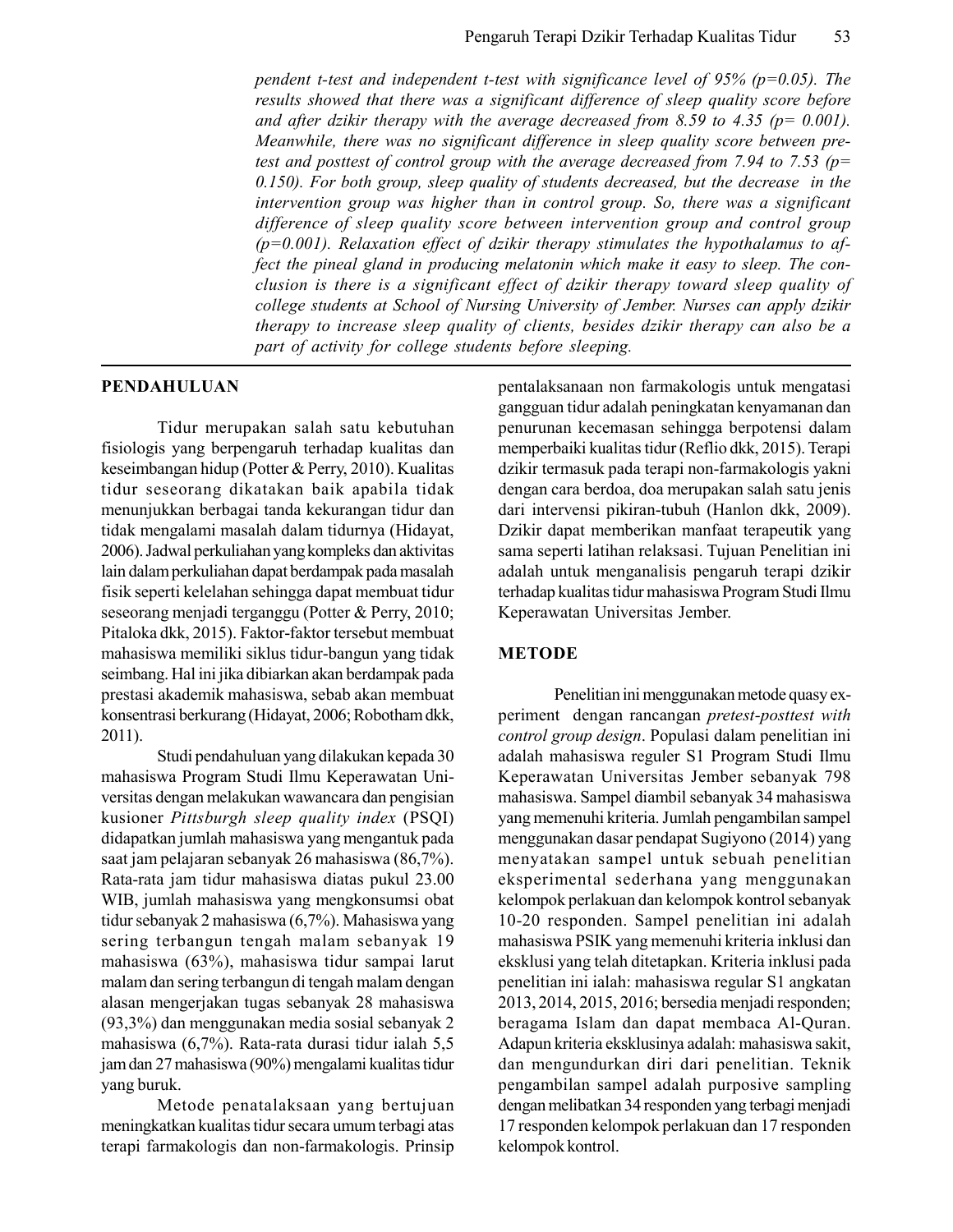Instrumen penelitian berupa kuesioner PSQI dan SOP terapi dzikir. PSQI merupakan salah satu instrumen pengukuran kualitas tidur yang telah banyak dipakai. PSQI mengukur tujuh indikator kualitas tidur meliputi: kualitas tidur subyektif, latensi tidur, durasi tidur, efisensi kebiasaan tidur, gangguan tidur, penggunaan obat tidur, dan gangguan atau keluhan saat terbangun. Nilai Skor PSQI berada pada rentang 0-21, yang bermakna bahwa apabila skor <5 berarti kualitas tidur baik, dan jika skor global  $PSQI \geq 5$ mengindikasikan ukuran yang sensitif dan spesifik dari kualitas tidur yang buruk pada individu. Semakin tinggi skor global yang didapat semakin buruk pula kualitas tidur individu tersebut (Buysse et al, 1988 dalam Smith, 2012). Alat ukur PSQI juga telah digunakan sebagai alat ukur pada penelitian yang dilakukan oleh Ratnasari (2016) untuk mengukur kualitas tidur pada 30 mahasiswa Jurusan Teknik Elektro Universitas Dian Nuswantoro Semarang. Kuesioner PSQI telah diterjemahkan dalam bahasa Indonesia dan dilakukan uji validitas kepada 30 responden. Hasil uji validitas menunjukkan bahwa sejumlah 18 komponen pertanyaan valid karena r hitung lebih besar dari r tabel dengan taraf signifikansi 0,361. Rentang nilai r hitung pada uji validitas ini yaitu 0,365-0,733. Peneliti tidak melakukan uji reliabilitas karena alat ukur yang digunakan merupakan kuesioner PSQI kualitas tidur yang telah dilakukan uji reliabilitas oleh University of Pittsburgh pada tahun 1988 dengan nilai Alpha Cronbach 0,83. Ratnasari (2016) juga melakukan uji reliabilitas yang hasilnya menunjukkan bahwa uji reliabilitas kepada 30 responden didaptkan hasil kuesioner yang berisi 18 pertanyaan valid dan seluruhnya reliabel dengan nilai alpha cronbach sebesar 0,741 yang merupakan kriteria reliabel tinggi. Penelitian ini dilakukan di Program Studi Ilmu Keperawatan Universitas Jember pada bulai April-Juni 2017. Analisis data menggunakan analisis deskriptif dan inferensial, analisis inferensial berupa uji parametrik yakni uji t dependen dan uji t independen  $\alpha$ engan p = 0,05. Peneliti menggunakan program SPSS 23.0 untuk proses pengolahan data dan analisis statistik.

## **HASIL**

Tabel 1 menunjukkan usia rata-rata kelompok perlakuan 20,24 tahun dengan standar deviasi 1,3. Hasil interval kepercayaan 95% rata-rata usia responden pada rentang 19,57sampai dengan 20,90 tahun. Pada kelompok kontrol usia rata-rata 20,18 tahun dengan standar deviasi 1,286. Hasil interval kepercayaan 95% pada rentang 19,52 tahun sampai

20,84 tahun.

Tabel 2 menunjukkan responden kelompok perlakuan memiliki jumlah perempuan yang lebih banyak dibandingkan dengan jumlah laki-laki, yaitu perempuan sebanyak 14 orang (82,4%) dan laki-laki sebanyak 3 orang (17,6%). Kelompok kontrol memilki jumlah responden laki-laki sebanyak 2 orang (11,8%) dan responden perempuan sebanyak 15 orang  $(88,2\%)$ .

Tabel 3 menunjukkan Jumlah responden pada masing-masing kelompok perlakuan dan kelompok kontrol yakni angkatan 2016 sebanyak 4 orang (23,5%), angkatan 2015 sebanyak 5 orang (29,4%), angkatan 2014 sebanyak 4 orang (23,5%) dan angkatan 2013 sebanyak 4 orang (23,5%).

Tabel 4 menunjukkan perbedaan rata-rata kualitas tidur mahasiswa sebelum dan setelah dilakukan terapi dzikir adalah 4,235 dengan standar deviasi antara 1,938 sampai 1,272. Hasil interval kepercayaan 95% diyakini bahwa nilai rata-rata kualitas tidur kelompok perlakuan berada pada rentang 3,215 sampai 5,256. Hasil uji t dependen didapatkan nilai p = 0,001 (p < 0,05), sehingga dapat disimpulkan bahwa ada perbedaan yang signifikan antara nilai ratarata kualitas tidur sebelum dan setelah diberikan terapi dzikir pada mahasiswa Program studi Ilmu Keperawatan Universitas Jember.

Tabel 5 menunjukkan hasil perbedaan rata-Tata kualitas tidur mahasiswa pada pengukuran pretest dan posttest adalah 0,412 dengan standar deviasi pretest dan posttest antara 2,045 sampai 1,972. Hasil interval kepercayaan 95% berada pada rentang -0,165 sampai 0,988 dengan nilai p = 0,150 > p (p = 0,05) maka dapat disimpulkan bahwa tidak ada perbedaan yang signifikan antara nilai rata-rata kualitas tidur antara pengukuran pretest dan postest pada kelompok kontrol.

Tabel 6 menunjukkan perbedaan nilai ratarata kualitas tidur pada postest kelompok perlakuan dan kelompok kontrol adalah 4,35 dan 7,53 dengan standar deviasi antara 1,272 dan 1,972. Hasil interval kepercayaan 95% berada pada rentang 2,017 sampai 4,336 dengan nilai p = 0,001 < p (p = 0,05), maka dapat disimpulkan bahwa terdapat perbedaan yang signifikan pada kualitas tidur setelah dilakukan terapi dzikir pada kelompok perlakuan dan kelompok kontrol. Nilai  $p = 0.001$  (CI 95%) menunjukkan tingkat kemaknaan hasil cukup signifikan. Kesimpulan dari pernyataan tersebut adalah Ha diterima dan membuktikan terdapat pengaruh yang signifikan antara terapi dzikir terhadap kualitas tidur mahasiswa Program Studi Ilmu Keperawatan Universitas Jember.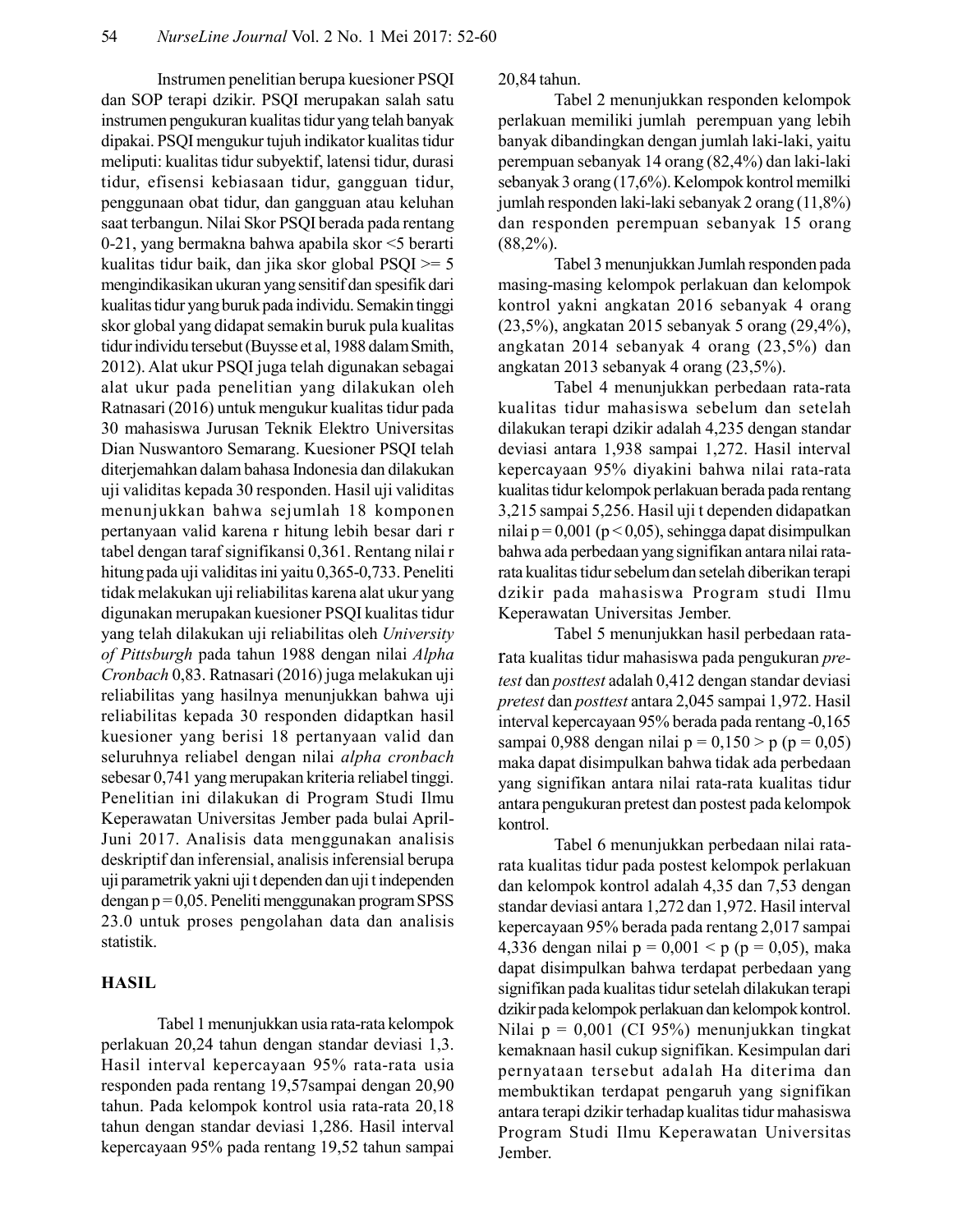| Variabel (tahun)   | Mean  | SD   | 95% CI      |
|--------------------|-------|------|-------------|
| Usia               |       |      |             |
| Kelompok Perlakuan | 20,24 | 1,3  | 19,57-20,90 |
| Kelompok Kontrol   | 20,18 | 1,28 | 19,52-20,84 |

# Tabel 1. Distribusi Frekuensi Usia Mahasiswa (n=34)

Tabel 2. Distribusi Frekuensi Jenis Kelamin Mahasiswa (n = 34)

| <b>Jenis</b><br><b>Kelamin</b> |        | Kelompok Perlakuan | <b>Kelompok Kontrol</b> |                |  |
|--------------------------------|--------|--------------------|-------------------------|----------------|--|
|                                | Jumlah | Persentase (%)     | Jumlah                  | Persentase (%) |  |
| Laki-laki                      |        | 7,6                |                         | l 1,8          |  |
| Perempuan                      | 14     | 82.4               |                         | 88,2           |  |
| Total                          |        | $_{00}$            |                         | 100            |  |

Tabel 3. Distribusi Ferekuensi Distribusi Tahun Angkatan Mahasiswa (n=34)

| Angkatan | Kelompok perlakuan |                    | <b>Kelompok Kontrol</b> |                |  |
|----------|--------------------|--------------------|-------------------------|----------------|--|
|          | Jumlah             | Persentase $(\% )$ | Jumlah                  | Persentase (%) |  |
| 2016     |                    | 23,5               |                         | 23,5           |  |
| 2015     |                    | 29,4               |                         | 29,4           |  |
| 2014     |                    | 23,5               |                         | 23,5           |  |
| 2013     |                    | 23.5               |                         | 23.5           |  |
| Total    |                    | 100                |                         | 100            |  |

Tabel 4. Perbedaan Kualitas Tidur Sebelum dan Setelah Terapi Dzikir

| Variabel | N  | $Rerata(\pm SD)$ | Rerata $(\pm SD)$ 95% CI |                   | <i>p</i> value |
|----------|----|------------------|--------------------------|-------------------|----------------|
| Sebelum  |    | $8.59 \pm 1.938$ |                          | $3,215-$<br>5,256 |                |
| Setelah  | 17 | $4.35 \pm 1.272$ | $4,235\pm1,985$          |                   | 0,001          |

Tabel 5. Perbedaan Kualitas Tidur Pretest dan Postest

| Variabel | N | $Rerata(\pm SD)$ | Rerata $(\pm SD)$ | 95% CI         | <i>p</i> value |
|----------|---|------------------|-------------------|----------------|----------------|
| Pretest  |   | $7.94 \pm 2.045$ |                   |                |                |
|          |   |                  | $0.41 \pm 1.12$   | $-0,165-0,988$ | 0,150          |
| Postest  |   | $7,53\pm1,972$   |                   |                |                |

Tabel 6. Perbedaan Kualitas Tidur Kelompok Perlakuan dan Kelompok Kontrol Setelah Terapi Dzikir

| Variabel  | N | Rerata $(\pm SD)$ | 95% CI      | value |
|-----------|---|-------------------|-------------|-------|
| Perlakuan |   | $7,53\pm1,972$    |             | 0,001 |
| Kontrol   |   | $4.35 \pm 1.272$  | 2,017-4,336 |       |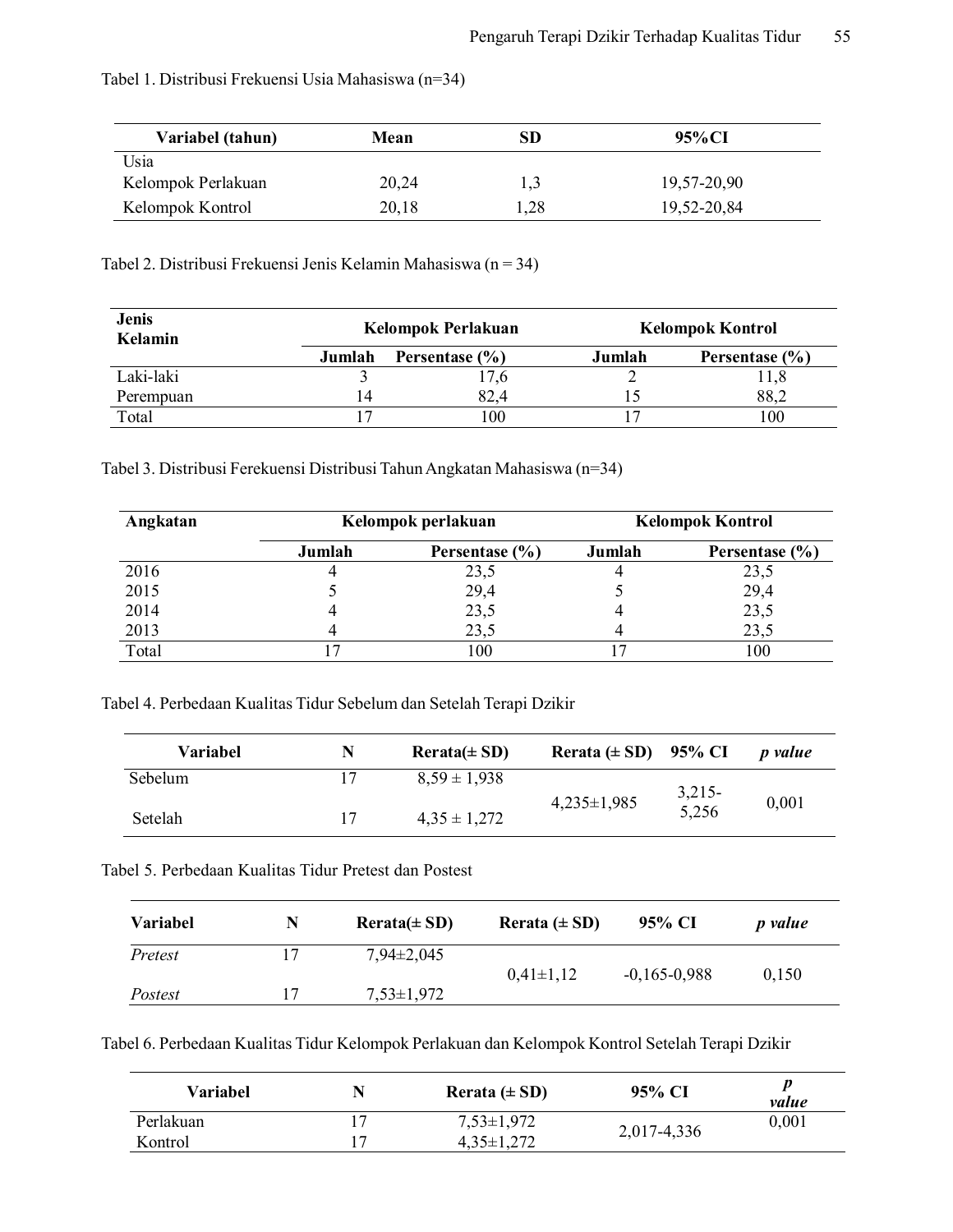# **PEMBAHASAN**

Gambaran rata-rata usia responden pada kelompok perlakuan 20,24, sedangkan pada kelompok kontrol menunjukkan rata-rata usia 20,18 tahun. Usia responden masuk ke dalam rentang usia dewasa muda yaitu berkisar 18 tahun sampai 40 tahun (Potter & Perry, 2010). Usia dewasa muda berkisar antara 18-21 tahun dan 22-24 tahun (Monk et al, 2005). Waktu normal dewasa muda untuk tidur yaitu 6-8,5 jam, pada usia tersebut dewasa muda jarang sekali tidur siang. Kurang lebih 20-25% waktu tidur yang dihabiskan yaitu tidur REM, 5-10% tidur tahap I, 50% tidur tahap II, dan 10-20% tidur tahap III dan IV hal tersebut tetap konsisten sepanjang hidup (Mubarak dkk, 2015). Pada usia dewasa muda akan mengalami pergeseran irama sirkandian, sehingga jam tidur pun bergeser (Saryono & Anggriyana, 2010). Dewasa muda yang sehat membutuhkan cukup tidur untuk berpartisipasi dalam kesibukan aktivitas setiap harinya. Akan tetapi tuntutan sekolah, kuliah, kegiatan sosial setelah sekolah atau kuliah dan pekerjaan paruh waktu menekan waktu yang tersedia untuk tidur (Potter & Perry, 2010).

Mayoritas jenis kelamin responden adalah perempuan sebanyak 29 orang (85,3%) dan laki-laki 5 orang (14,7%). Jenis kelamin dapat mempengaruhi kualitas tidur seseorang, sebab secara psikologis seorang wanita memiliki mekanisme koping yang lebih rendah dibandingkan dengan laki-laki dalam mengatasi masalah (Kozier et al, 2004). Masalah tersebut akan menimbulkan kecemasan dan mengakibatkan seorang wanita lebih sering mengalami kejadian gangguan tidur dibandingkan dengan lakilaki. Profesi keperawatan yang didominasi kaum wanita disebabkan karena sikap dasar wanita yang identik sebagai sosok yang ramah, sabar, telaten, lemah lembut, belas kasih, dan gemar bersosialisasi. Wanita dianggap memiliki naluri keibuan dan sifat caring terhadap orang lain (Gunarsa, 2008). Penelitian sebelumya menyebutkan bahwa mayoritas mahasiswa perempuan memiliki kualitas tidur yang buruk (Indrawati, 2012). Penelitian Gayatri (2014) juga menemukan bahwa tidak ada hubungan yang signifikan antara jenis kelamin dengan kualitas tidur  $(p=0.689)$  (Gayatri, 2014).

Tahun angkatan dari 34 responden yang terbagi dalam 17 orang pada kelompok perlakuan dan 17 orang pada kelompok kontrol terdiri dari angkatan 2013 sebanyak 4 orang (23,5%), angkatan 2014 sebanyak 4 orang (23,5%), agkatan 2015 sebanyak 5 orang (29,4%), dan angkatan 2016 sebanyak 4 orang (23,5%). Penelitian Gayatri menunjukkan bahwa mahasiswa lama memiliki kualitas tidur yang lebih buruk daripada mahasiswa baru. Namun dalam penelitian tersebut menemukan tidak ada hubungan yang bermakna antara angkatan masuk mahasiswa dengan kualitas tidur (Gayatri, 2014).

Hasil nilai rata-rata kualitas tidur responden sebelum terapi dzikir adalah 8,59 dan setelah dilakukan terapi dzikir adalah 4,35. Hasil tersebut menunjukkan bahwa setelah dilakukan terapi dzikir terjadi penurunan skor kualitas tidur, yang menunjukkan bahwa kualitas tidur mahasiswa semakin baik. Nilai tertinggi dari ratarata masing-masing komponen kualitas tidur sebelum dilakukan terapi dzikir yaitu durasi tidur (2,29) yang berarti durasi tidur mahasiswa yaitu antara 5 sampai 6 jam. Dewasa muda membutuhkan 7,5 jam untuk tidur setiap malam (Potter & Perry, 2010; Asmadi, 2008). Hasil tersebut sejalan dengan penelitian Yaqin yang menyatakan bahwa rata-rata tertinggi dari komponen kualitas tidur yakni komponen durasi tidur  $(1,8)$  yang artinya durasi tidur mahasiswa antara 5-6 jam dan masuk dalam kategori kurang (Yaqin, 2016). Sarfriyanda dkk menyatakan bahwa kuantitas tidur mahasiswa kurang yaitu 95 (51,8%), dengan nilai ratarata terendah yaitu efisiensi tidur (0%) (Safriyanda, 2015). Penelitian Nilifda (2016) menunjukkan bahwa hampir seluruh mahasiswa (97%) memiliki efisiensi tidur yang baik karena perasaan lelah yang dialami oleh mahasiswa membuat tubuh membutuhkan waktu istirahat yang cukup di tempat tidur.

Hasil uji statistik menunjukkan p value =  $0,001 < p (p=0,05)$  yang berarti bahwa ada perbedaan yang signifikan antara nilai kualitas tidur pretest dan posttest pada mahasiswa setelah dilakukan terapi dzikir. Hasil penelitian sejalan dengan penelitian lain yang mendapatkan hasil bahwa terjadi penurunan skor kualitas tidur pada *posttest* dengan penurunan sebesar 5,43 pada responden kelompok eksperimen dibandingkan dengan hasil pretest. Hal ini membuktikan bahwa ditemukan perbedaan rata-rata kualitas tidur sebelum dan setelah dilakukan terapi dzikir  $p = 0,000 (p < 0,05)$  (Reflio dkk, 2014). Kualitas tidur mahasiswa mengalami peningkatan setelah dilakukan terapi dzikir, mahasiswa mampu untuk tidur lebih awal, frekuensi terbangun di malam hari mulai berkurang dan kondisi mahasiswa setelah bangun di pagi merasa lebih segar dan tenang dari biasanya.

Hasil rata-rata nilai kualitas tidur pada kelompok kontrol saat postest mengalami penurunan yaitu dari 7,94 menjadi 7,53 dengan selisih 0,42. Hal ini berarti jumlah skor penilaian kualitas tidur mahasiswa mengalami penurunan, yang dapat diartikan bahwa kualitas tidur meningkat tetapi tetap masih dalam rentang kualitas tidur buruk (skor PSQI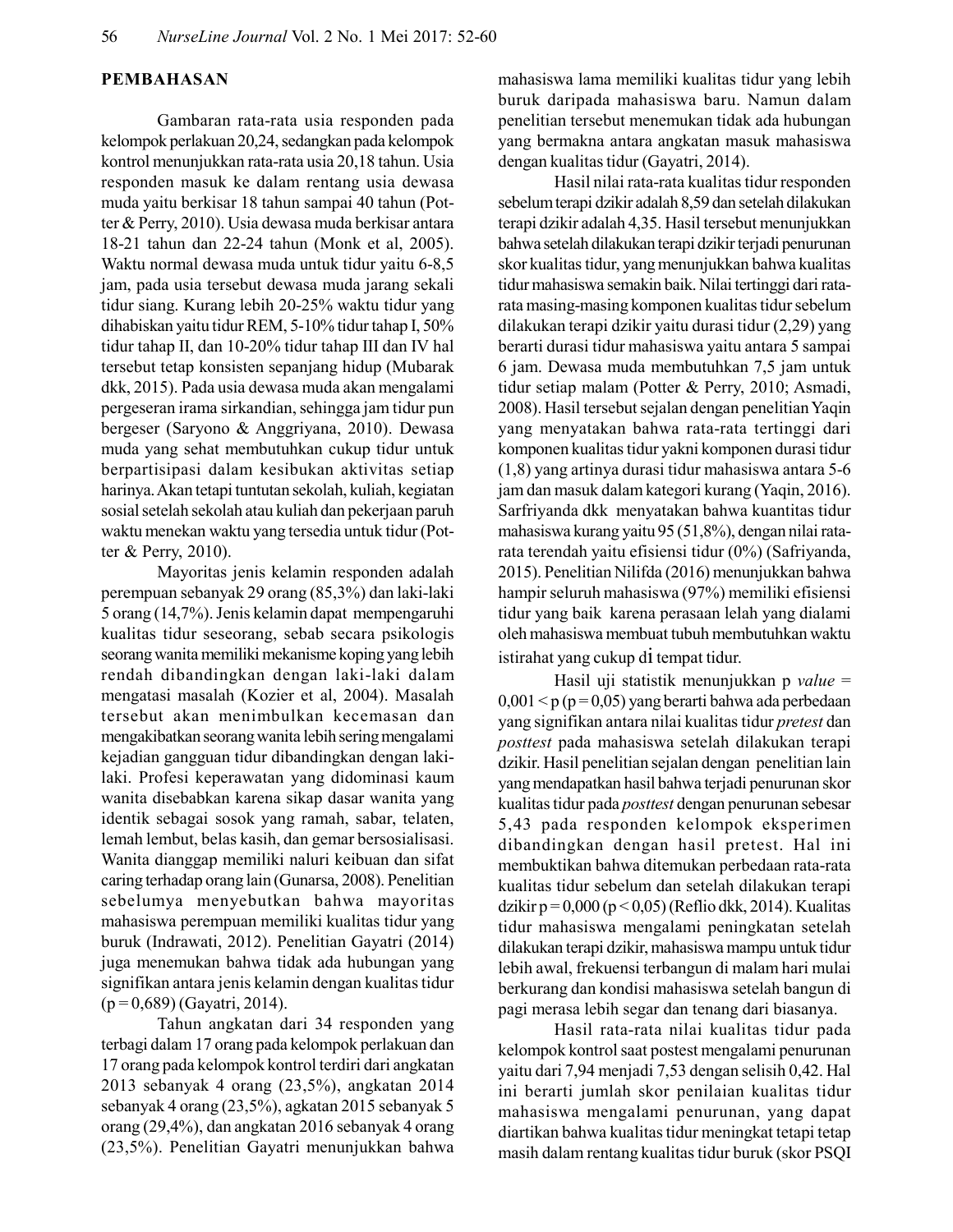$>$  5). Hasil analisis statistik didapatkan p value = 0,150  $> p (p=0.05)$  sehingga dapat disimpulkan bahwa tidak ada perbedaan yang signifikan antara nilai kualitas tidur pretest dan postest pada mahasiswa kelompok kontrol.

Mahasiswa yang masuk dalam kelompok kontrol menjalankan aktivitas sebelum tidur seperti biasanya, karena tidak mendapat terapi dzikir. Kelompok kontrol tidak mendapatkan stimulus untuk meningkatkan kondisi rileks sebagaimana yang didapat oleh kelompok perlakuan. Tidak adanya stimulus relaksasi untuk meningkatkan hormon serotonin dan melatonin dapat menyebabkan terjadinya gangguan irama sirkandian, terganggunya tidur dimalam hari, kelelahan pada siang hari, dan meningkatnya kepekaan terhadap nyeri (Mahdi dkk, 2011). Penelitian oleh Manalu et al (2012) menyatakan bahwa siklus tidur-bangun yang terganggu dipengaruhi oleh proses pembelajaran di kampus serta faktor-faktor sosial seperti peralatan elektronik (televisi), akses internet dan gawai membuat mahasiswa terjaga di malam hari untuk bermain game, browsing, chatting dan mendengarkan musik, hal tersebut membuat mahasiswa lupa waktu dan menggeser jam tidur.

Aktivitas perkuliahan yang kompleks dan aktivitas lain di luar perkuliahan serta unit kegiatan mahasiswa akan menyebabkan beban kelalahan yang dialami mahasiswa, hal tersebut adalah beberapa faktor yang menyebabkan mahasiswa sering tidur larut dan membuat mahasiswa merasakan kantuk ketika mengikuti perkuliahan keesokan harinya. Hal ini akan mengganggu proses tidur mahasiswa sehingga kualitas tidur yang diharapkan tidak akan tercapai (Wicaksono, 2012). Faktor lingkungan juga berpengaruh terhadap kualitas tidur. Keadaan lingkungan yang dapat mempengaruhi kemampuan untuk tertidur dan tetap tertidur di antaranya adalah suara atau kebisingan, suhu ruangan, dan pencahayaan. Keadaan lingkungan yang aman dan nyaman bagi seseorang dapat mempercepat terjadinya proses tidur (Potter & Perry, 2010). Menurut peneliti lingkungan tempat tinggal mahasiswa dapat berpengaruh pada kualitas tidur mahasiswa, misalnya lokasi rumah kost atau asrama atau kontrakan yang lebih dekat dengan kampus dan kondisi lingkungan tempat tinggal yang lebih nyaman dan jauh dari kebisingan akan membuat seseorang menjadi lebih nyaman.

Kelompok kontrol yang tidak mendapatkan terapi dzikir menyebabkan aktivitas saraf simpatis menetap, bahkan meningkat. Kesibukan yang dialami mahasiswa membuat mereka meninggalkan

istirahatnya demi memenuhi target yang ingin dicapai. Istirahat yang kurang mempengaruhi proses pikir manusia dan semakin lama akan menyebabkan tekanan dan menimbulkan kecemasan (Hardjana, 2011). Kecemasan yang dialami oleh seseorang, akan meningkatkan kadar norepinefrin dalam darah melalui stimulasi saraf simpatis sehingga menyebabkan kurangnya waktu tidur pada tahap IV NREM dan tidur REM. Seseorang yang pikirannya dipenuhi dengan masalah atau tekanan akan berpengaruh pada otak yang akan menimbulkan stres sehingga akan sulit untuk rileks saat akan memulai tidur. Hal ini menyebabkan kualitas tidur pada kelompok kontrol mengalami sedikit perubahan yaitu penurunan dan peningkatan kualitas tidur pada posttest.

Hasil analisa data menunjukkan hasil bahwa nilai rata-rata posttest pada kelompok perlakuan mengalami penurunan nilai, yaitu sebelum dilakukan terapi dzikir sebesar 8,59 menjadi 4,35 setelah terapi dzikir. Kelompok kontrol mengalami penurunan skor kualitas tidur dari 7,94 menjadi 7,53. Hasil analisa data menggunakan uji tindependen menunjukkan terdapat perbedaan yang signifikan kualitas tidur mahasiswa setelah dilakukan terapi dzikir antara kelompok perlakuan dan kelompok kontrol (p = 0,001; p = 0,05). Kesimpulan dari pernyataan tersebut adalah Ha diterima dan membuktikan terdapat pengaruh yang signifikan antara terapi dzikir terhadap kualitas tidur mahasiswa Program Studi Ilmu Keperawatan Universitas Jember.

Menurut National institute of health (NIH) salah satu bentuk terapi komplementer ialah mindbody techniques (National Institutes of Health, 2008). Terapi dzikir termasuk pada terapi nonfarmakologis yakni dengan cara berdoa, doa merupakan salah satu jenis dari intervensi pikirantubuh (Hanlon et al, 2009). Dzikir dipilih karena pelafalan berulang kata-kata yang diyakini akan lebih berefek pada tubuh (Retnowati & Maimunah, 2011). Membaca kata secara berulang-ulang (misalnya kalimat dzikir) memiliki manfaat terapeutik yang sama layaknya latihan relaksasi (Al-Halaj, 2014). Hasil penelitian ini juga sejalan dengan penelitian Peck et al. (2012) mengenai meditasi kesadaran yang dilakukan selama tujuh hari, menemukan bahwa kemampuan meditasi kesadaran yang dilakukan selama satu minggu berhubungan dengan peningkatan persepsi terhadap tidur, seperti penurunan perasaan kurang nyenyak saat tidur ( $p = 0.01$ ) dan peningkatan kualitas tidur.

Pemberian terapi dzikir pada mahasiswa Program Studi Ilmu Keperawatan Universitas Jember dapat meningkatkan kualitas tidur. Sholeh juga menyatakan bahwa relaksasi dzikir dengan bacaan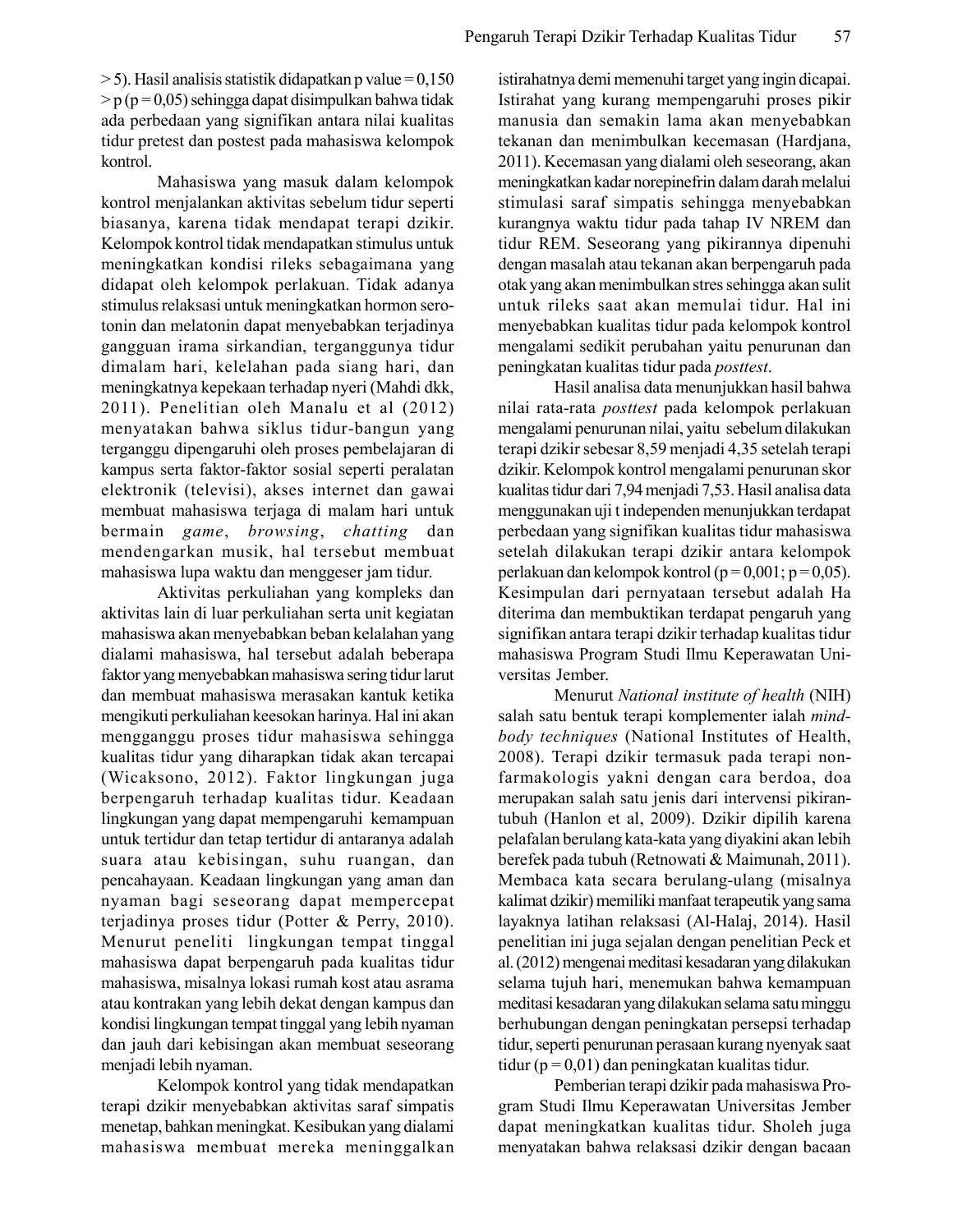Al-Qur'an berpengaruh besar hingga 97% dalam memberikan ketenangan dan menyembuhkan berbagai penyakit (Sholeh, 2005). Perasaan tenang atau rileks akan meningkatkan suasana hati dan menurunkan kecemasan (Hanlon et al, 2009). Hal ini juga tertuang dalam QS. Ar-Ra'd ayat 28 yang artinya: "Yaitu orang-orang yang beriman dan hati mereka menjadi tentram dengan mengingat Allah. Ingatlah, hanya dengan mengingat Allah-lah hati menjadi tentram".

Hasil penelitian yang telah dipaparkan diatas menunjukkan bahwa terdapat pengaruh antara terapi dzikir terhadap kualitas tidur mahasiswa Program Studi Ilmu Keperawatan Universitas Jember. Hasil penelitian ini sejalan dengan penelitian Sudiarto dkk yang menemukan bahwa teknik relaksasi dzikir dapat mempengaruhi kualitas tidur pasien di intensive care unit (Sudiarto dkk, 2015). Penelitian terkait juga dilakukan oleh Al-Halaj yang mendapatkan hasil bahwa dzikir berpengaruh terhadap kualitas tidur lanjut usia. Pada penelitian tersebut menemukan bahwa 8 (53,33%) responden mengalami penurunan frekuensi gangguan tidur setelah melakukan dzikir (Peck et al, 2012). Penelitian oleh Reflio dkk juga mendapatkan hasil bahwa terjadi penurunan skor kualitas tidur lansia setelah melakukan dzikir pada posttest dengan penurunan sebesar 5,43 pada kelompok eksperimen dibandingkan dengan hasil pretest (Reflio dkk, 2014). Hal ini membuktikan bahwa ditemukan perbedaan rata-rata kualitas tidur sebelum dan setelah dilakukan terapi dzikir p = 0,000 (p < 0,05).

Perubahan fisiologis yang terjadi pada seseorang melalui terapi dzikir dapat dilihat dari respons relaksasi yang ditimbulkan, yaitu integrasi respons mind body. Kondisi rileks akan membuat seseorang merasa dirinya dekat dengan Allah (Al-Halaj, 2014). Pada kondisi stres, keadaan rileks ditimbulkan melalui pengucapan kalimat dzikir sehingga merangsang stimulasi aktivitas hipotalamus sehingga menurunkan aktifitas sistem saraf simpatis dengan menurunkan aktvitas dan reaktivitas sistem sympathoadrenal dan hipotalamus pituitary adrenal (HPA) yang menghambat pengeluaran corticotropinrealising hormone (CRH), sehingga kelenjar pituitari akan menghambat pengeluaran adrenocorticotrophic hormone (ACTH) untuk menghambat produksi hormon-hormon stres seperti adrenalin dan kortisol yang akan memicu serangkaian perubahan fisiologis tubuh (Smeltzer et al, 2010). Ketika seseorang mengalami gangguan tidur maka ada ketegangan pada otak dan otot sehingga dengan mengaktifkan saraf parasimpatis dengan teknik relaksasi maka ketegangan berkurang sehingga seseorang akan mudah untuk masuk ke kondisi tidur (Utami, 2003).

Hasil penelitian ini sejalan dengan penelitian Wuryanto yang menyebutkan bahwa prinsip penatalaksanaan non farmakologis untuk meningkatkan kualitas tidur adalah peningkatan kenyamanan dan penurunan kecemasan sehingga berpotensi dalam memperbaiki kualitas tidur (Wuryanto, 2012). Dzikir menjelang tidur dilakukan pada malam hari ketika seseorang akan menuju ke tempat pembaringan. Pada waktu inilah hipotalamus akan memengaruhi kelenjar pineal untuk meningkatkan fungsi imun dan memproduksi melatonin, sekresi melatonin yang optimal juga diperantarai oleh respon relaksasi yang ditimbulkan dari ibadah dzikir. Pada kondisi ini organ, sel, dan semua zat dalam tubuh akan mengalami homeostasis, bergerak, berfungsi dalam keadaan seimbang (Putra, 2013).

Saat seseorang tertidur, ia menuju ruangan yang gelap, tenang, nyaman dan kemudian menutup matanya, maka stimulus menuju RAS berkurang (Potter & Perry, 2010). Mata yang tertutup akan menurunkan stimulus cahaya yang ditangkap retina yang akan diteruskan ke suprachiasmatic nuclei dan pada akhirnya menstimulasi kelenjar pineal untuk meningkatkan sekresi melatonin. Penurunan RAS akan meningkatkan kadar melatonin yang membuat seseorang mengantuk dan akhirnya tertidur (Tortora & Bryan, 2009).

#### **SIMPULAN**

Terjadi penurunan rata-rata nilai skor kualitas tidur setelah terapi dzikir yang menunjukkan bahwa kualitas tidur mahasiswa membaik setelah mendapat terapi dzikir. Terdapat perbedaan yang signifikan nilai rata-rata kualitas tidur antara mahasiswa yang diberikan dan tidak diberikan terapi dzikir, sehingga dapat disimpulkan terapi dzikir berpengaruh terhadap kualitas tidur mahasiswa.

## **SARAN**

Penelitian ini diharapkan dapat menjadi tambahan informasi mengenai terapi dzikir dan diharapkan dapat diterapkan pada mahasiswa dan masyarakat yang mengalami gangguan tidur. Penelitian ini juga dapat dijadikan sebagai panduan dalam pembuatan SOP terapi dzikir yang dapat dipraktikkan oleh perawat sebagai intervensi keperawatan dan untuk mengatasi gangguan kualitas tidur. Penelitian ini dapat menjadi acuan untuk penelitian selanjutnya yaitu dapat melakukan penelitian terkait faktor lain yang mungkin berpengaruh terhadap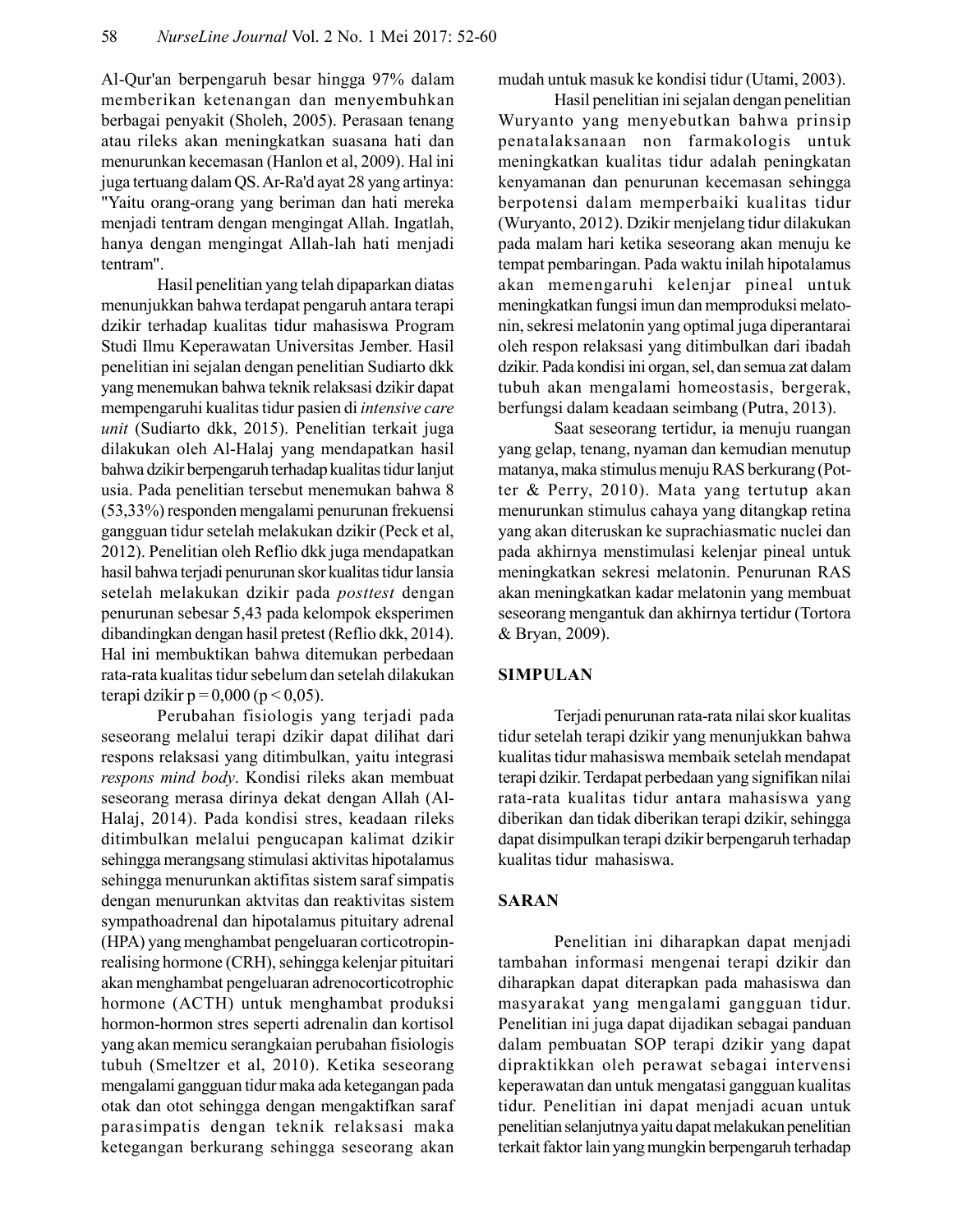kualitas tidur dan dapat menggunakan terapi lain untuk mengatasi masalah tidur, serta untuk mengetahui lebih dalam dampak buruk dari dari kualitas tidur pada mahasiswa. Selain itu penelitian selanjutnya diharapkan dapat memberikan sebuah inovasi baru, misalnya dengan jumlah sampel lebih besar terkait terapi dzikir sebagai terapi alternatif untuk mengatasi gangguan kualitas tidur.

# **KEPUSTAKAAN**

- Al-Halaj, Q. M. I. 2014. Pengaruh dzikir menjelang tidur terhadap kualitas tidur lanjut usia di Panti Sosial Tresna Wredha Budi Mulia 01 Jakarta Timur Jakarta: Program Studi Ilmu Keperawatan Fakultas Kedokteran dan Ilmu Kesehatan Universitas Islam Negeri Syarif Hidayatullah. Skripsi. [Online]. http:// repository.uinjkt.ac.id/dspace/bitstream/  $1 2 3 4 5 6 7 8 9 / 2 5 6 3 0 / 1 /$ Qoys%20Muhammad%20Iqbal%20Al-Halaj%20-%20fkik.pdf . Diakses 10 Januari 2017.
- Asmadi. 2008. Teknik prosedural keperawatan: konsep dan aplikasi kebutuhan dasar klien. Jakarta: Salemba Medika.
- Eliopoulus, C. 2005. Gerontology nursing (6th edition). Philadelphia: Lippincott Williams & Wilkins.
- Gayatri, D., Ginting, H.W. B. 2013. Kualitas tidur pada mahasiswa. Depok: FIK UI. [Online]. http://lib.ui.ac.id/naskahringkas/2015-09/ S52887Hestiani%20Windari%20Br%20Ginting Diakses 26 April 2017
- Gunarsa, S. D. 2008. Psikologi perawatan. jakarta: gunung mulia.
- Hanlon, J. T., Marc R. B., Ronald M. G. 2009. Complementary and alternative medicine, in jeffrey b halter et al. hazzard's: Geriatrics Medicine and Gerontology, 6th ed. USA: The McGraw-Hill Companies
- Hardjana, A. M. 2011. 35 Cara mengurangi stres. Yogyakarta: Kanisius.
- Hidayat, A.A. 2006. Pengantar kebutuhan dasar manusia. Jakarta: Salemba Medika
- Indrawati, N. 2012. Perbandingan kualitas tidur mahasiswa yang mengikuti UKM dan tidak mengikuti UKM pada mahasiswa reguler FIK UI. Skripsi. Depok: FIK UI. [Online].  $http://lib.ui.ac.id/$ file?file=digital/20308112-S42629-Perbandingan%20kualitas.pdf. Diakses

26 April 2017.

- Kozier, B., Erb, G., Berman, A., Synder, S. J. 2004. Buku ajar praktik keperawatan kinis edis 7 vol 2. Jakarta: EGC.
- Mahdi, A. A., Fatima, G., Das, S.K., dan Verma, N.S. 2011. Abnormality of circadian rhytm of serum melatonin and other biochemical parameters in fibromyalgia syndrome, indian j biochem biophys. [Online] https:/ /www.ncbi.nlm.nih.gov/pubmed/ 21682138. Diakses 27 April 2017.
- Manalu, et al. 2012. Hubungan kualitas tidur dengan tekanan darah pada mahasiswa Fakultas Kedokteran Riau Angkatan 2012. Universitas Riau.
- Monk et al. 2005. Psikologi Perkembangan: Pengantar dalam Berbagai Bagiannya. Yogyakarta: Gadjah Mada University Press
- Mubarak W. I., Lilis, I. dan Joko, S. 2015. Buku 2 buku ajar ilmu keperawatan dasar. Jakarta: Salemba Medika.
- National Institutes of Health. 2008. Mind-Body interventions aplplications in neurology. Journal of PMS US National Libarry of Medicine NIH. 2008; 70 (24): 2321-2328. [Online]  $https://$ www.ncbi.nlm.nih.gov/pmc/articles/ PMC2882072/. Diakses 10 Mei 2017.
- Nilifda, H. dkk. 2016. Hubungan kualitas tidur dengan prestasi akademik mahasiswa Program Studi Pendidikan Dokter Angkatan 2010 FK Universitas Andalas. Universitas Andalas: Fakultas Kedokteran Unand. [Online]  $http://$ download.portalgaruda.org/ article.php?article=421645&val=7 288&title=Hubungan%20Kualitas%  $20$  T i d u r % 20d e n g a n % 20P restasi%20Akademik%20Mahasiswa% 20Program%20Studi%20Pendidika n%20Dokter%20Angkatan%202010%20FK%2 0Universitas%20Andalas. Diakses 23 Februari 2017.
- Peck, et al. 2012. The paradoxical effects of mindfulness meditation on subjektive and objective measures of sleep. Journal Sleep: Abstract Supplement 2012; 35, 0237; pg A84.
- Pitaloka, R. D., Gamya, T. U., dan Novayelinda R. 2015. Hubungan kualitas tidur dengan tekanan darah dan kemampuan konsentrasi belajar Mahasiswa Program